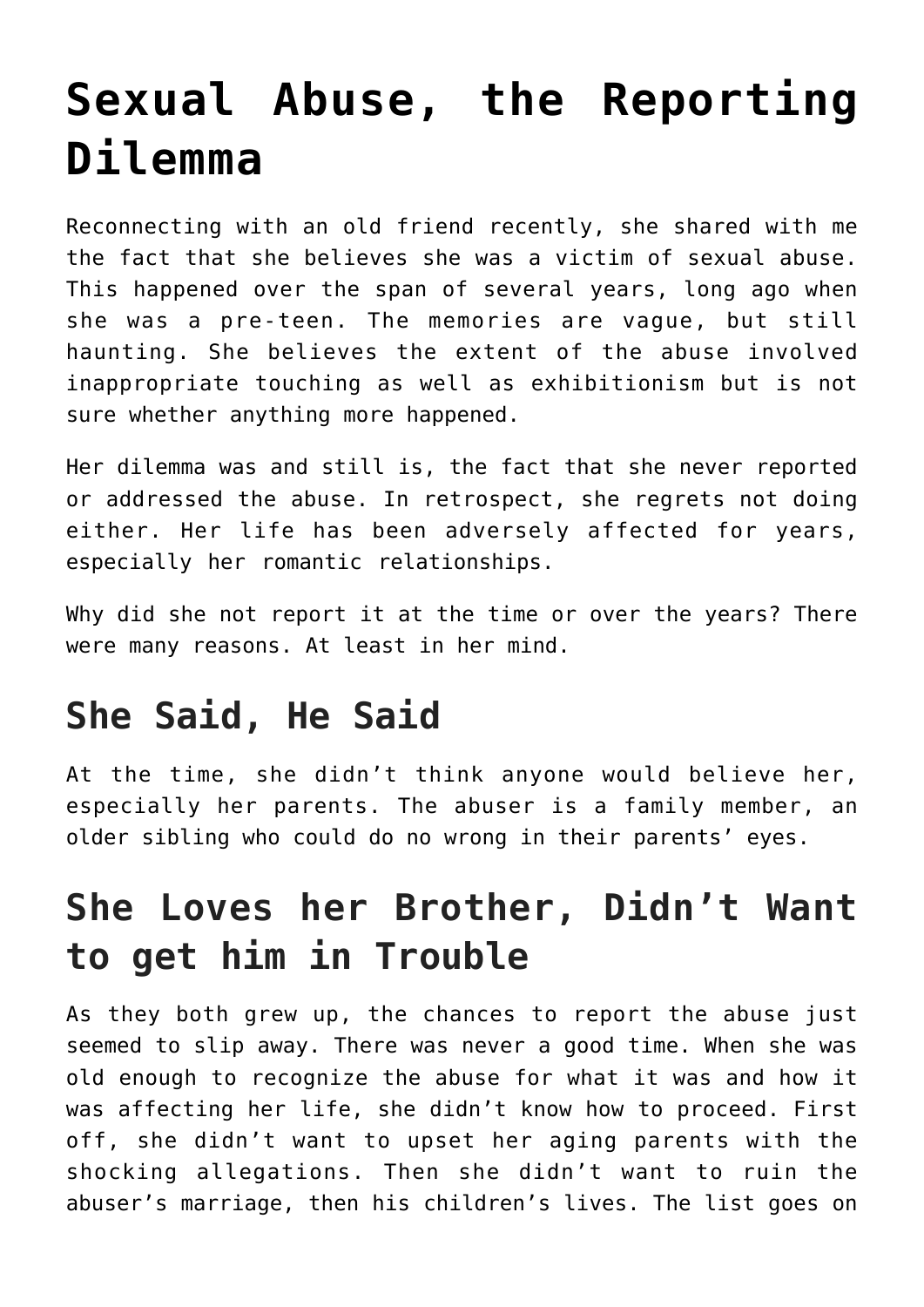and on.

#### **She Felt Guilty**

As a preteen at the time of the sexual abuse, she really didn't know any better. Although his actions made her uncomfortable, was this normal behaviour? If it was wrong, why did she permit it to happen over and over again without speaking up? Who could or should she tell? These were the days well before Google and the internet.

## **She Thought She Could Live With It**

She figured if she didn't talk about the abuse, eventually, she would forget about it. Unfortunately for her, the suppressed feelings never quite went away, remaining bottled up for years. She never confided in anyone. All of her memories from those years remain quite vague, a fact that makes her wonder what really happened. Is her lack of memory a defense mechanism where her brain has blocked out the details?

#### **Fast Forward to Today**

These days, sexual abuse cases are prevalent in the courts. The Me Too movement has arrived. Many are legitimate, albeit ancient cases. Others are not so believable, unprovable, sometimes merely vengeful cases. The latter are reported (created) for attention or defamation. It is great that legitimate victims have come forward and their abusers punished. However, we are living in a messed up world when the **[person accused of abuse turns out to be the victim.](https://www.ontario-criminal-lawyers.com/sexual-assault-lawyer/patrick-brown-story/)**

We now know though that sexual abuse does not necessarily include intercourse. It is more about the power the abuser has over the victim. Is this surge in reported sexual abuse cases because women are braver today? Or because society has realized and accepted that abuse of any kind is unacceptable?